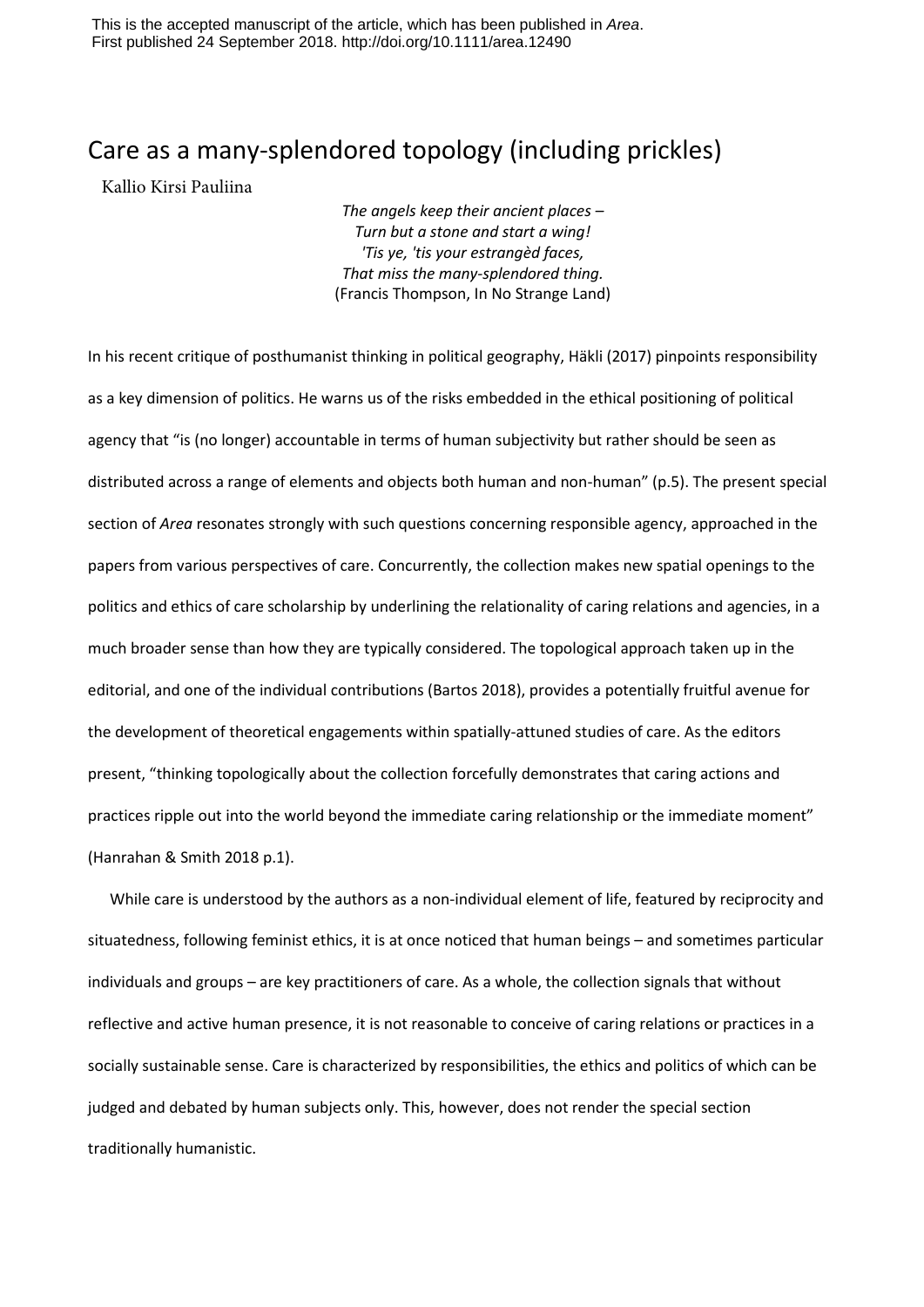To the contrary, the editors and authors reach beyond the self-sufficient, rational, enduring individual from various dimensions, insistently contesting his (sic!) sovereignty as a sole source of affective consciousness and caring activities. In doing so, each of the papers introduces various elements, actors and environments that are fundamentally important in how care unfolds in and affects our lived realities. They emphasize caring agency as always embodied but concurrently involving "deliberately motivated actions" (Bartos 2018, p. 4) and traverse the human–non-human nexus without blurring it into a meaningless distinction, as Graddy-Lovelace (in press, p.1) portrays: "A landscape of care framework, infused with political ecology, discloses the matrix of human and beyond-human care at work in what feminist geographers call geographies of responsibility." These geographies are explored in the collection through relational theoretical frameworks that explode the traditional conceptions of care, which tend to relate it merely with small, mundane, nearby, present, feminine, cute, private, soft, kind and emotional aspects of life.

This brief discussion piece will concentrate on these elements of care, as expressed in the original articles in this special section, focusing on complex and surprising forms of care. My modest attempt is to pull together some rhyming strings from the individual contributions – that surely reverberate on their own as well – and to consider what the collection may offer for further research in geography and the neighboring research fields. While perhaps needless to say, I wish to highlight that all finding and approaches discussed here are indebted to the original articles.

## **Lost and found responsibilities in the interstices of care**

Garrett Graddy-Lovelace's (in press) article *Attending to plants: Crop diversity pre-breeding technologies as agrarian care co-opted?* places an argument that "care between humans entails care for beyond-human realms" (p.1). It is made in the context of agricultural biodiversity conservation and, specifically, with regard to the technologizing global pre-breeding industry focusing on the enhancement of genetic resources for food and agriculture. In approaching these technologies and practices – both new and old – as human-led processes, Graddy-Lovelace employs a critical tone of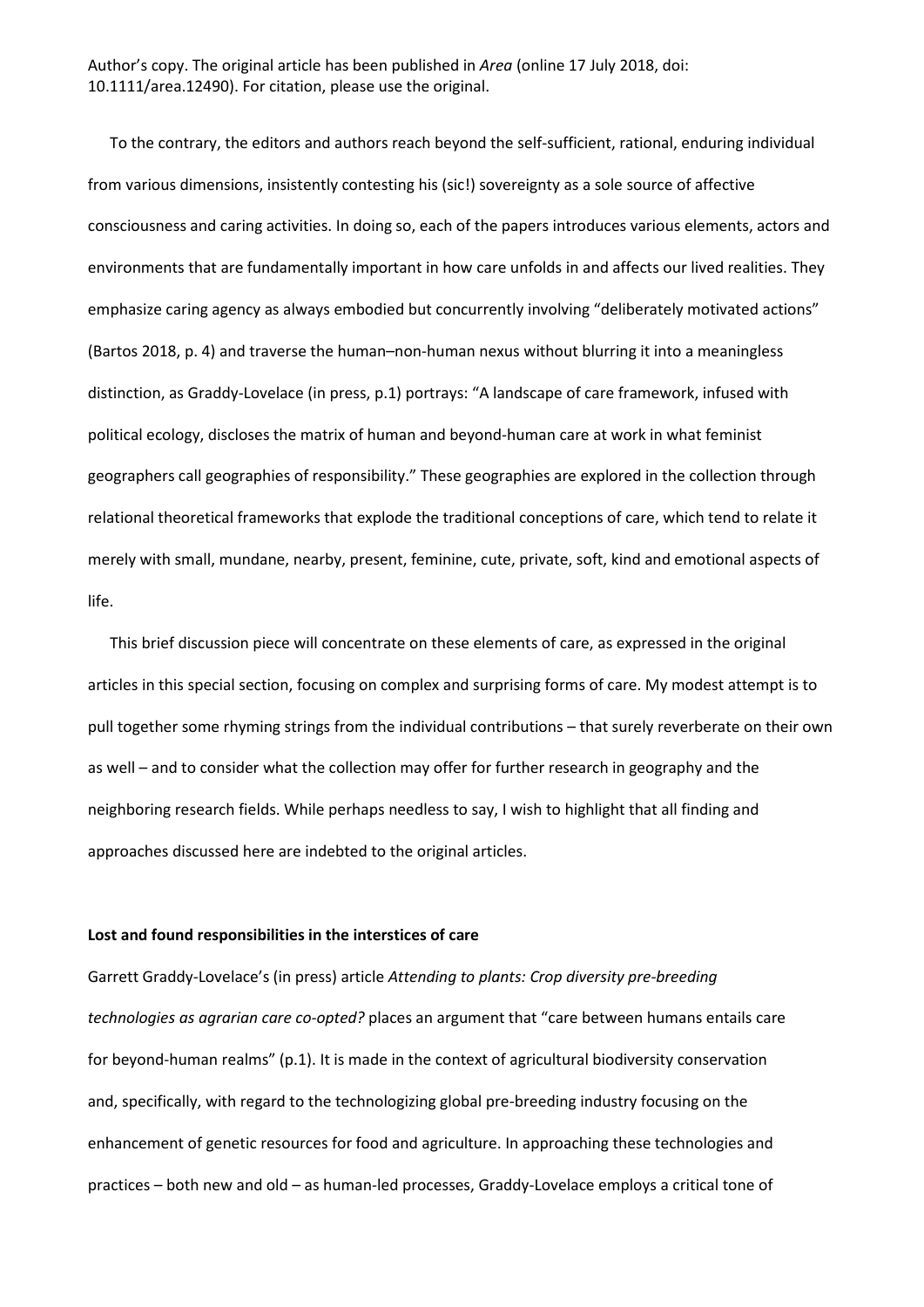voice towards current trends of newmaterialist and posthumanist thought. She warns that "if technologies supplant humans, then conditions of the mutuality of care are undermined; the networks of *reciprocity and responsibility* that comprise care become tangled and curtailed" (p.1, my emphasis). Here she follows the footsteps of Abrahamsson , Bertoni, Mol and Martín (2015, p.16) who state that while "human eating depends on caring well for our food" in a complex and messy, relational world, "the key point is not so much *that* materialities are involved in political conundrums, but *how* they are involved. This is best expressed with other verbs than 'causing' and 'acting'". As one key dimension currently lost in the developing global business driven by fast profitability, Graddy-Lovelace portrays some topological elements of crop breeding: the laboratorybased breeding taking place abstractly 'anywhere and nowhere' is inseparable from the field-based phenotyping that can only happen 'somewhere'.

The focus on reciprocity in this paper is illuminating of the complex relations produced through care, or in this case *tending*, which become disturbed when the principle of 'raising and being raised' is not understood and appreciated. Reciprocity here involves dynamic relationships first between people and nature, which enables contextual learning, and second, between the people who share practical knowledge communally, intergenerationally, and translocally. Such 'rooted and routed knowledge' comprises "the web of multidirectional flows and connections of mutual nourishment held together with care – and/or the implications of its lack" (p.1). By losing sight of the capacities embedded in it, the evolving technological development of pre-breeding is blunting its perspectives into seemingly general knowledge that does not, however, lead to synthesizing information applicable in the various empirical contexts where it needs to be implemented. As in relationships of trust, constellations of care are easily broken but slowly fixed. Therefore, following Graddy-Lovelace's (2018) conclusion, working with local actors positioned at the nodes of reciprocal care is the most sustainable, responsible, but also profitable way forward in the long run – for both human and non-human species – in developing such phenomena as agricultural biodiversity in the relational world.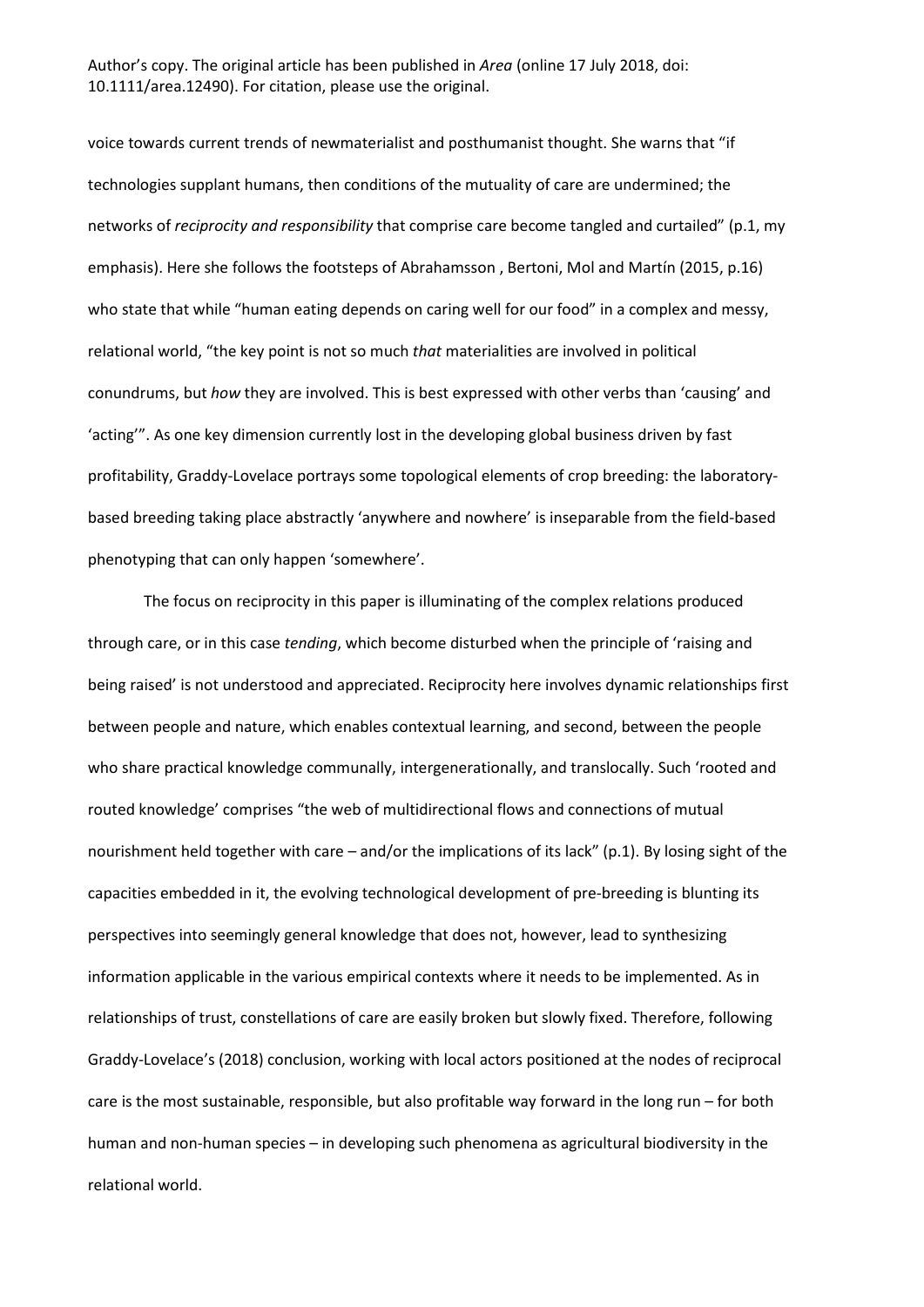The article by Heidi Nast (2018), *Big babies: Neoliberalism, adult male breastfeeding and the marketized maternal,* also discusses multifaceted caring relations and practices strongly influenced by market forces, yet in a rather different context. She directs the focus to an emerging form of porn, adult breastfeeding. Here, men are offered a paradoxical subject position, of a sexualized infant nurtured and aroused by motherly porn figures. It is difficult to imagine a figure that could better shirk all responsibilities than the innocent baby whose life is centered around the milk-filled source of care. Thus, by (willingly) adopting these subject positions men (come to) set themselves beyond the responsibility-irresponsibility nexus that appears completely irrelevant in this context, which suits well the porn business constantly seeking for new opportunities to engage people into customerships as sexual objectified subjects. Besides presenting another form of subordination towards women, this form of porn robs the men of agency as sexual beings. As "privileged consumers are increasingly infantilised", they are left with little *human* capacities central to ethical caring subjectivities. (p.1).

Adult breastfeeding is not the only form of infantilization in the current porn landscape and popular culture more broadly. Japanese *kawaii* presents perhaps the most successful example, making use of different techniques of neoteny, to fuzz and reorganize the ethics of sexual relationships. Nast (2018) argues that the development is leading towards a future where the body is divided "the comparatively privileged body [is] treated to ever more finely granulated commodity circuits of attention and care" (p. 8). Traces of the increasingly transnationalizing and pornifying popular cultures can be found nearly anywhere – from the *Hello Kitty* sheets that your child receives as a birthday present, in the Victorian-era (Lolitas) school party at your teenager's school, and on your way to work across the city where girly figures advertise sexy lingerie on bus stops. Who carries responsibility for any of this? People with capacities and ceaseless strength to swim against the current, states competing over each other at the global marketplace, or commercial profit-making actors?

Embodied aspects of care are at the center of Kelsey Hanrahan's (2018) paper, *The spaces in between care: Considerations of connection and disconnection for subjects of care*, but the losses and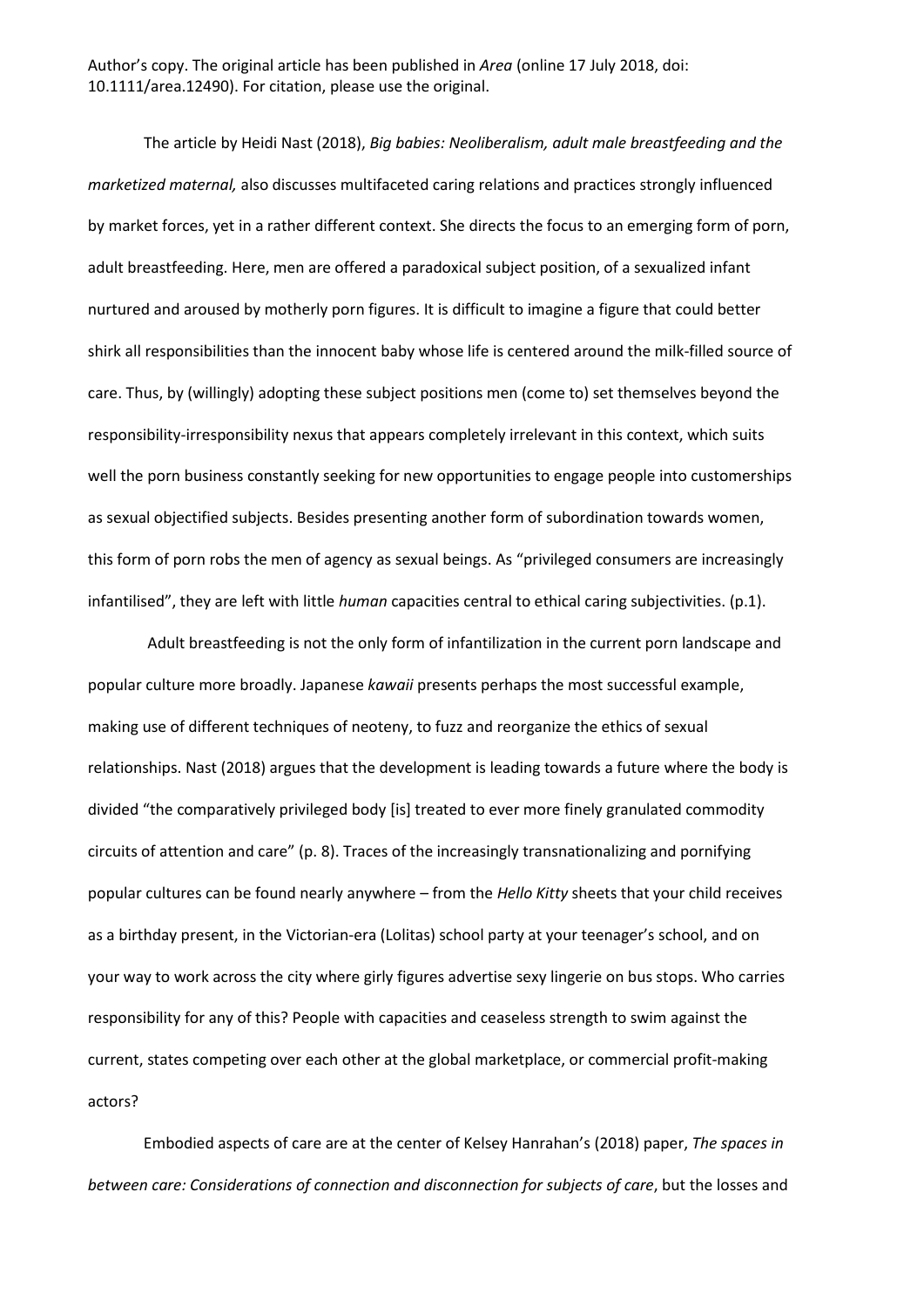gains of agency can again be found in different forms. She presents findings from her study in Binalobdo in northern Ghana, coming close to an autoethnographic analysis of caring relations. In this culture and community, transgenerational responsibilities of care are distributed rather differently from many Western societies (cf. McQuaid *et al.* forthcoming). Even if structured along certain familial and communal roles, she deems "caring as a fraught process involving the management of multiple, sometimes conflicting, responsibilities" (p.4). To show what this may mean, Hanrahan walks the reader through an occasion of dying that she was involved with, where "connections were forged across spaces of *disconnect* during the receipt and provision of care" (p.4, my emphasis).

Hanrahan's (2018) theoretical interest in the text is in the shaping of caring subjectivities, agencies, relations, and communities. She sees people as embodied subjects who struggle "between themselves and others," where the struggle itself represents the incoherent space in which care is created and negotiated (p.5). When spending time with the elderly dying lady in her house – with her family and community members constantly around by means of care provision – Hanrahan (2018) became entangled in complex, intergenerational negotiations of care, where Nyaa Uchain was compelled to give up her established role as a care giver. She gradually grew into the cared-for, yet not as an object but a subject of care who was very actively present, *both* as a body *and* a social self. These negotiations were made over various interstices without which care could not have taken the specific, contextual forms it did, amongst the people of kith and kin involved. Importantly, regarding the responsibility aspect, Hanrahan does not lead the analysis onto paths similar to those found within the affect literature, where bodies and things interact with each other, leading to events that 'happen' and 'emerge' from affective interactions (note the passive tense). On the contrary, here people stay at the stage, as intersubjectively forming and topologically related, partial subjects, none of whom is presented in control of the co-constitution of care (with active tense).

The concurrent presence of embodiment and will also inform the paper by Ann E. Bartos (2018), *Rational spaces and relational care: Campus sexual violence, intimate geopolitics, and*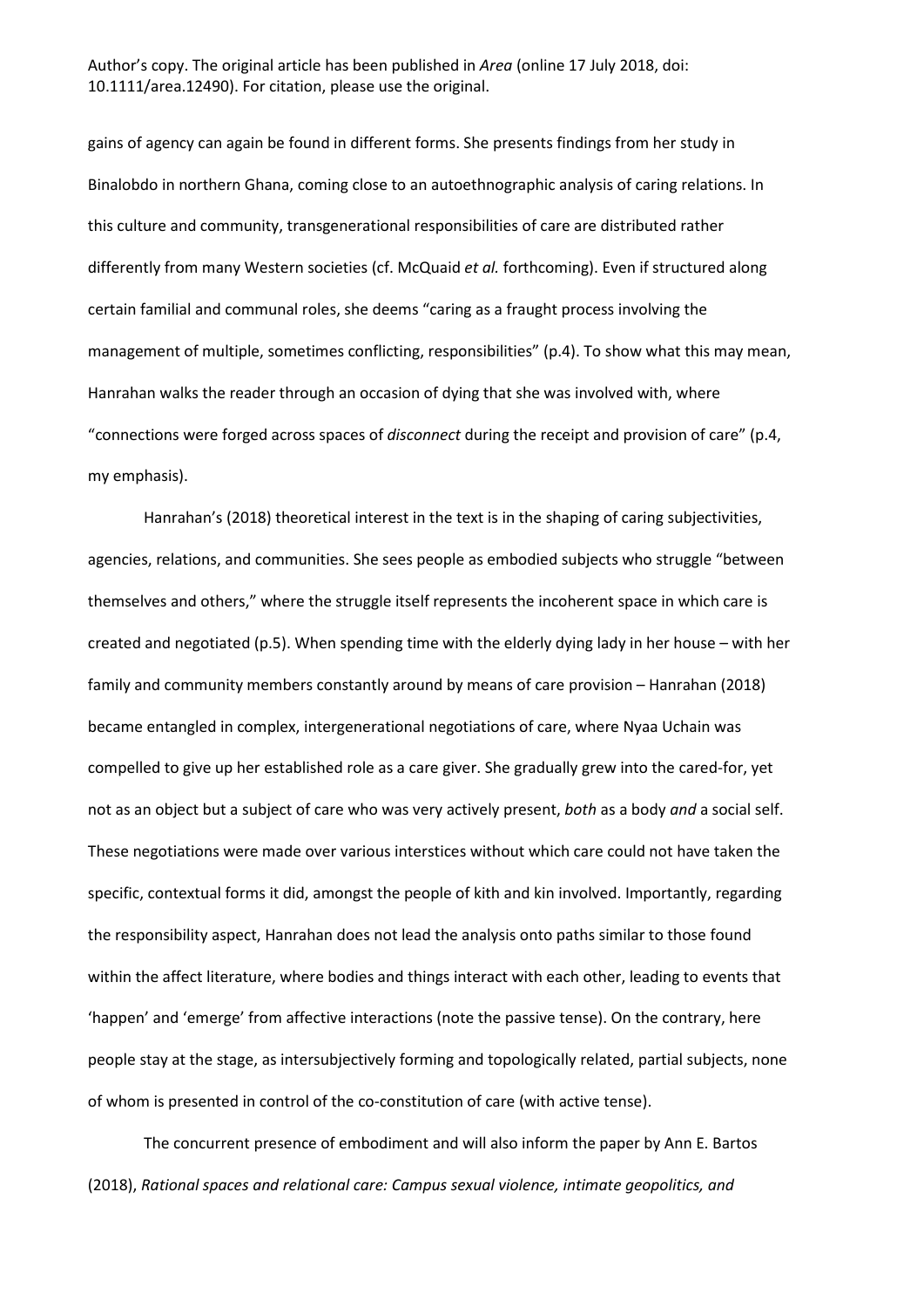*topological polis.* It engages most explicitly with spatialities of care in this collection, with the core arguments: "care is not practiced or received universally, rather it is contextual, and may not necessarily result in 'good' care for the caregiver or care-receiver" (p.2). By introducing a case of rape that became publicly known throughout the US due to the legal procedure and its politicization, Bartos (2018) suggests that some theoretical ideas embedded in 'topological polis' and 'intimate geopolitics' are useful in making better sense of the far-reaching and multidirectional ramifications of caring and uncaring acts. She encourages us to ask "why and how care happens in the spaces that it does, and who the many actors are that enable and disable that care to take place" (p.3), to broaden the geographical scope of caring agency and to trace the injustices connected to caring activities.

Bartos' (2018) article raises tricky questions over responsibility. When people's caring acts can be seen as responsible and irresponsible at the same time, as they end up supporting some people in their lives while oppressing others, is caring then something we should be more careful about and should we perhaps care less for the ones we love and the things we appreciate? Are the *feelings* involved in caring relations a problem rather than an asset if they make us biased regarding *justice*? These disturbing questions – that surely every person can present to themselves and feel anxiety about – shed light on the complex relationality of care that binds together the most intimate and the most public, here and there, now, before, and in the days to come. At the interstices of care, "engagement and negotiation, recognition and potential failure shape various caring practices" (Hanrahan & Smith 2018 p.1), making visible the partialities and dependencies of human beings. Nevertheless, human beings are the only actors who can be held responsible for what goes around in the world, as Krause (2011) among the early critics of posthumanist thinking has emphasized. Therefore, these questions need to be asked, even if we can never respond to them in a general manner or a completely satisfactory way.

The topological approach, as introduced in the editorial of this special section, takes away the cuteness and simple goodness often associated with care. Taken together with responsibility as a crucial aspect of human agency, a topological approach sets out to challenge contemporary ideas regarding distributed political agency. As differently positioned persons and people, caring subjects